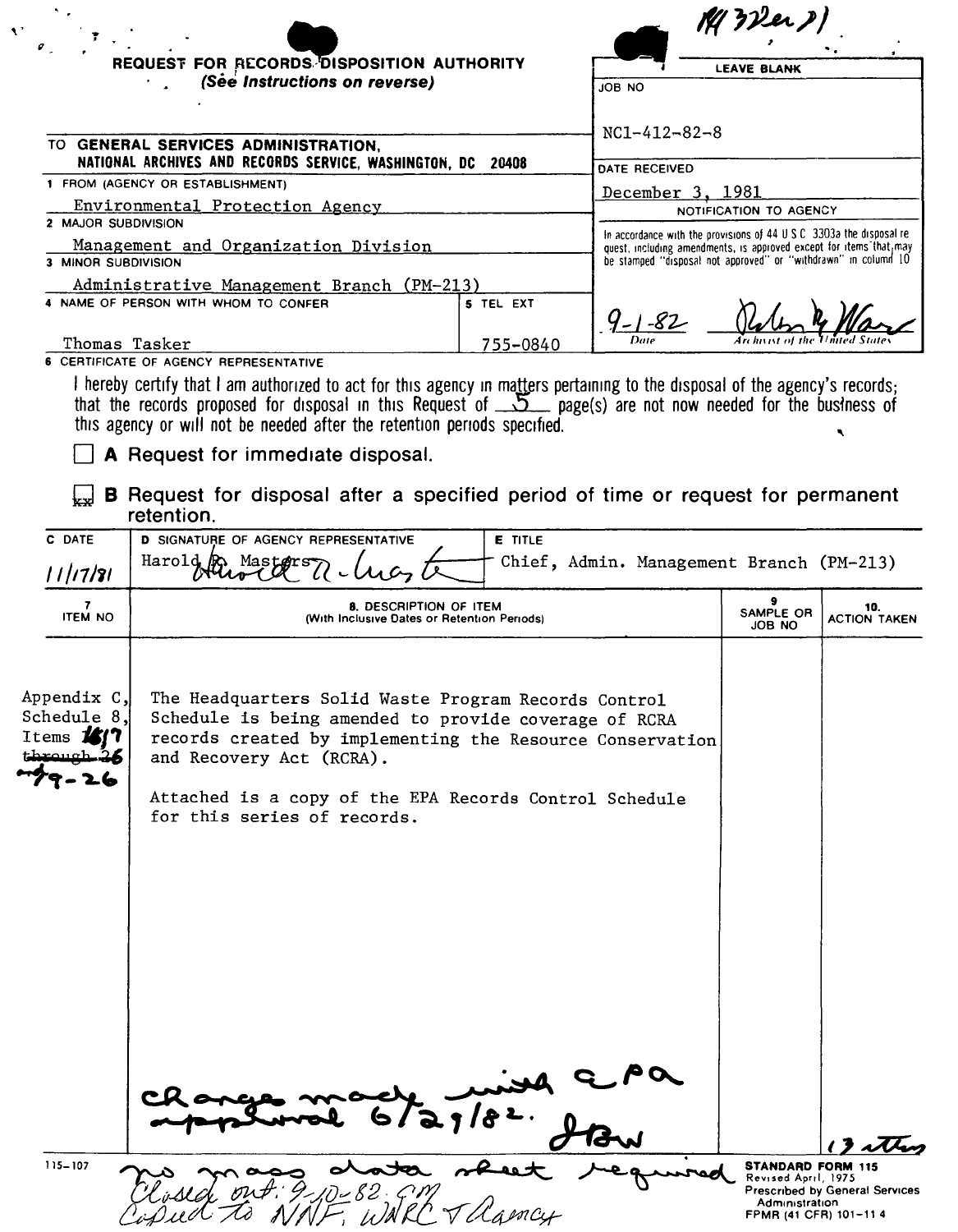|                                                     | U.S. ENVIRONMENTAL PROTECTION AGENCY-RECORDS CONTROL SCHEDULES                                                                                                                                                                                                                                                                                                                                                                                                            |                                                                                                                                                                                                                                                                                                                                                                                                                                                                            | SCHED.NO |  |
|-----------------------------------------------------|---------------------------------------------------------------------------------------------------------------------------------------------------------------------------------------------------------------------------------------------------------------------------------------------------------------------------------------------------------------------------------------------------------------------------------------------------------------------------|----------------------------------------------------------------------------------------------------------------------------------------------------------------------------------------------------------------------------------------------------------------------------------------------------------------------------------------------------------------------------------------------------------------------------------------------------------------------------|----------|--|
| TITLE OF SCHEDULE<br>SOLID WASTE MANAGEMENT RECORDS |                                                                                                                                                                                                                                                                                                                                                                                                                                                                           | COVERAGE OF SCHEDULE                                                                                                                                                                                                                                                                                                                                                                                                                                                       |          |  |
| <b>ITEM</b>                                         | NAME AND DESCRIPTION OF RECORD/FILE                                                                                                                                                                                                                                                                                                                                                                                                                                       | APPLICABLE HEADQUARTERS OFFICE<br>RETENTION PERIOD AND DISPOSITION                                                                                                                                                                                                                                                                                                                                                                                                         |          |  |
| <b>NO</b><br>16.                                    | Solid Waste Management Abstract Bulletin. Periodic publication of<br>abstracts of solid waste management articles published in professional<br>journals and magazines. (This series of records will no longer be<br>generated after October 1, 1981.)                                                                                                                                                                                                                     | <b>Retention:</b><br>Record or Master Copy.<br>Permanent.<br>а.<br>Retain until no longer used.<br>Ъ.<br>Information Copies<br>Disposition:<br>a. Record or Master Copy. Break file upon publication of Bulletin.                                                                                                                                                                                                                                                          |          |  |
| 17                                                  | Regulations, Standards, and Guidelines. Contains information relating<br>to the development of rules and regulations affecting the environmental<br>legislation passed by Congress. Records consist of drafts of proposed<br>regulations and guidelines, public and internal comments, hearing<br>transcripts, background documents, journal articles, and other technical<br>support material.                                                                           | Keep in office for Syears, then transfer to the FRC. Keep in the<br>FRC for <b>15</b> years, then offer to the National Archives in one beau when<br>b. Information Copies. Destroy when no longer needed.<br>Retention: Permanent.<br>Disposition: Break file after resolution of any litigation. Keep<br>in the office of $5$ year, then transfer to the FRC. Keep in the<br>FRC for 10 years, then offer to the National Archives when 15 years<br>old in 5 gd. blocks. |          |  |
| 18.                                                 | Legislation. Contains records pertaining to proposed and existing<br>Federal legislation. Records consist of proposed bills, acts,<br>amendments, analysis of bills and amendments, news clips, briefing<br>papers, hearing transcripts and reports, correspondence, etc.                                                                                                                                                                                                 | Retention. Retain 10 years.<br>Disposition. Break file at end of year. Keep in office for 2<br>years, then transfer to the FRC. Keep in the FRC for 8 years,<br>then destroy.                                                                                                                                                                                                                                                                                              |          |  |
| 19.                                                 | RCRA Facilities. Contains documentation of decisions made by<br>Headquarters and regional personnel regarding the issuance or denial<br>of a permit to a hazardous waste facility. Records include<br>correspondence between the region and Headquarters, copy of application,<br>summary of background and supporting documentation, and other<br>appropriate records.                                                                                                   | Retention: Retain 5 years.<br>Disposition: Break file when permit has expired or terminated.<br>Keep in office for 1 year, then transfer to the Federal Records<br>Center. Keep in FRC for 4 years then destroy.                                                                                                                                                                                                                                                           |          |  |
| 20.                                                 | Authorization to State. Contains documentation of decisions and<br>agreements made with a State for the State to manage and operate a<br>State Hazardous Waste Program in lieu of the Federal program. Includes<br>records of correspondence between the State and EPA, the region and<br>Headquarters, copy of application, proposed recommendation from region,<br>Headquarters decision, copy of State Solid Waste Management Plans, and<br>other appropriate records. | Retain 5 years.<br>Retention<br>Disposition. Break file when State Program is discontinued.<br>Keep in office for 1 year, then transfer to the Federal Records<br>Center. Keep in FRC for 4 years then destroy.                                                                                                                                                                                                                                                            |          |  |
|                                                     |                                                                                                                                                                                                                                                                                                                                                                                                                                                                           |                                                                                                                                                                                                                                                                                                                                                                                                                                                                            |          |  |

 $\hat{\mathcal{E}}$ 

,.,

-.

 $\hat{\mathbf{v}}$ 

 $\frac{1}{2}$ 

 $\mathbb{R}^2$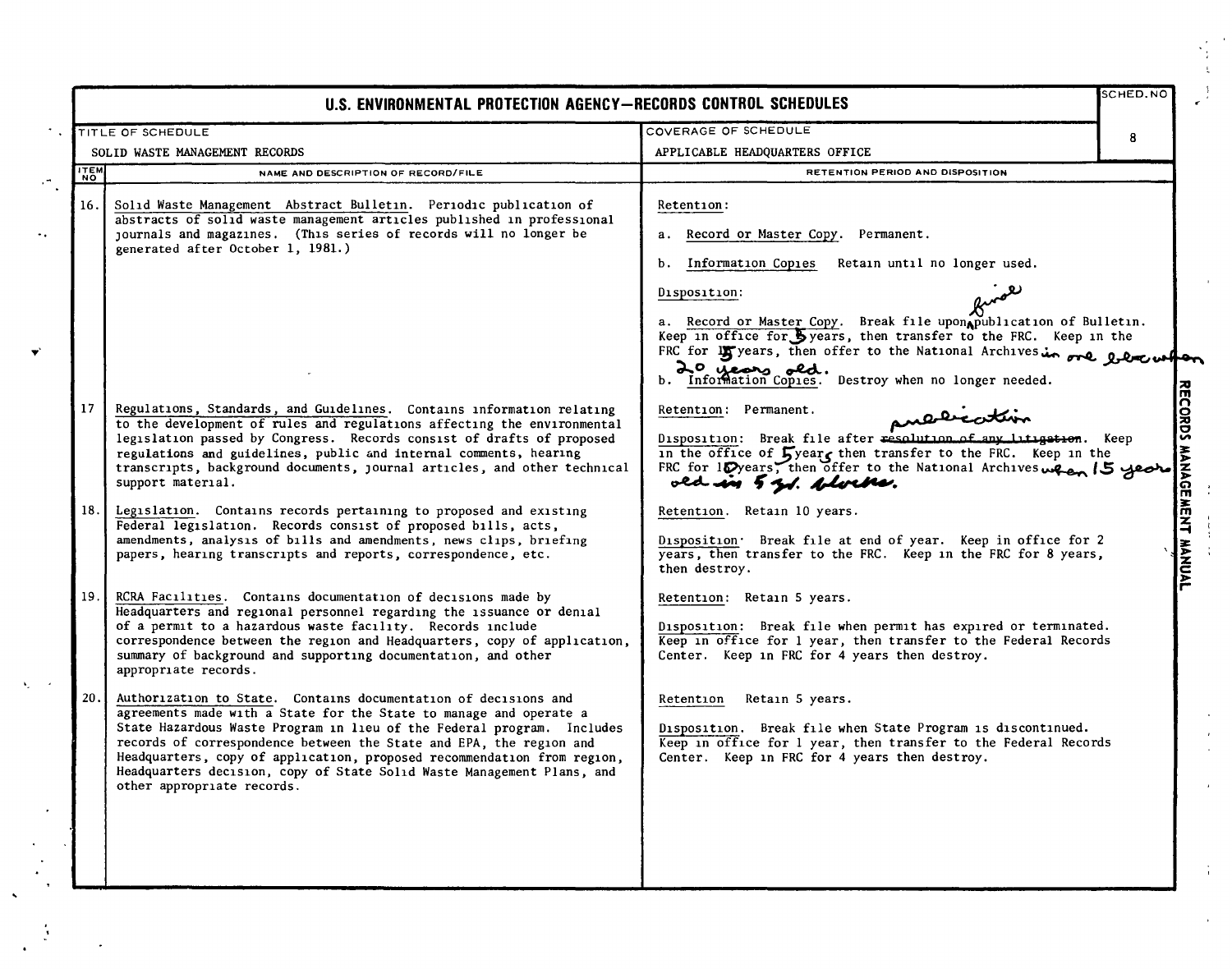| U.S. ENVIRONMENTAL PROTECTION AGENCY-RECORDS CONTROL SCHEDULES |                                                                                                                                                                                                                                                                                                                                                                                                                                                                                                                                                                                                                                                                                                                                                                                                                                    |                                                                                                                                                                                                                     | SCHED NO                  |
|----------------------------------------------------------------|------------------------------------------------------------------------------------------------------------------------------------------------------------------------------------------------------------------------------------------------------------------------------------------------------------------------------------------------------------------------------------------------------------------------------------------------------------------------------------------------------------------------------------------------------------------------------------------------------------------------------------------------------------------------------------------------------------------------------------------------------------------------------------------------------------------------------------|---------------------------------------------------------------------------------------------------------------------------------------------------------------------------------------------------------------------|---------------------------|
|                                                                | TITLE OF SCHEDULE<br>SOLID WASTE MANAGEMENT RECORDS                                                                                                                                                                                                                                                                                                                                                                                                                                                                                                                                                                                                                                                                                                                                                                                | COVERAGE OF SCHEDULE<br>APPLICABLE HEADQUARTERS OFFICE                                                                                                                                                              | 8                         |
| <b>ITEM</b>                                                    | NAME AND DESCRIPTION OF RECORD/FILE                                                                                                                                                                                                                                                                                                                                                                                                                                                                                                                                                                                                                                                                                                                                                                                                | RETENTION PERIOO AND DISPOSITION                                                                                                                                                                                    |                           |
| 21.                                                            | Cooperative Arrangement - EPA/State. Includes records that document<br>a formal arrangement between the State and EPA for the State to perform<br>certain activities under RCRA to implement the Federal program. This<br>arrangement is entered into when a State has not been given<br>authorization to operate a State Hazardous Waste Program in lieu of<br>the Federal program. Records consist of correspondence between the<br>State and EPA, copy of arrangement, correspondence between the region<br>and Headquarters, reports, and other appropriate documentation.                                                                                                                                                                                                                                                     | Retention: Retain 3 years.<br>Disposition: Break file when arrangement terminates. Keep in<br>office for 3 years then destroy.                                                                                      |                           |
| 22.                                                            | Hazardous Waste Data Management System. Printouts of hazardous waste<br>management data. Printouts provide an inventory of generators,<br>transporters, or receivers of hazardous waste and information on the<br>status of permit issuance and enforcement activities under Subtitle C<br>of RCRA. Types of information contained in the printout consist of the<br>name of the installation, installation's EPA identification number,<br>Federally owned installation, date of notification to EPA, type of<br>hazardous waste activity, if a transporter, the mode of<br>transportation, location of installation, installation mailing address,<br>installation contact's phone number, installation contact's name,<br>installation owner's name, processes for managing hazardous waste, and<br>hazardous waste codes, etc. | Retention: Retain 1 year.<br>Disposition: Break file when superseded. Keep in office for 1 year<br>then destroy.                                                                                                    | RECORDS MANAGEMENT MANUAL |
| 23.                                                            | RCRA Reports. Contains reports relating to the various phases of the<br>permitting process. Includes copy of reports(s), correspondence<br>relating to the report(s), and other appropriate documentation. The<br>following reports are related to or required by the permitting process.<br>Contingency plan, training plan, security plan, waste analysis plan,<br>inspection schedule, closure plan, post-closure plan, groundwater<br>monitoring plan, final plans and specifications.                                                                                                                                                                                                                                                                                                                                         | Retention: Retain 5 years.<br>Disposition: Break file when reports are superseded or canceled.<br>Keep in office for 2 years then transfer to the Federal Records Center.<br>Keep in FRC for 3 years, then destroy. |                           |
| 24.                                                            | Permit Assistance Team. Contains records generated or received by the<br>Permit Assistance Team who assist regional personnel in evalu-<br>ating requests for permits from land disposal, incinerators, and<br>other hazardous waste facilities. Records include correspondence<br>between the region and Headquarters for assistance from Permit<br>Assistance Team, review and evaluations of facility request<br>(application), findings, and other appropriate records.                                                                                                                                                                                                                                                                                                                                                        | Retention: Retain 5 years.<br>Disposition: Break file when team is disbanded. Keep in<br>office for 1 year, then transfer to the Federal Records<br>Center. Keep in FRC for 4 years, then destroy.                  |                           |

 $\mathcal{C}_{\mathcal{A}}$ 

 $\ddotsc$ 

 $\mathbf{v}$ 

 $\sim$ 

 $\frac{1}{2}$ 

١ŗ.

 $\mathcal{A}^{\mathrm{max}}$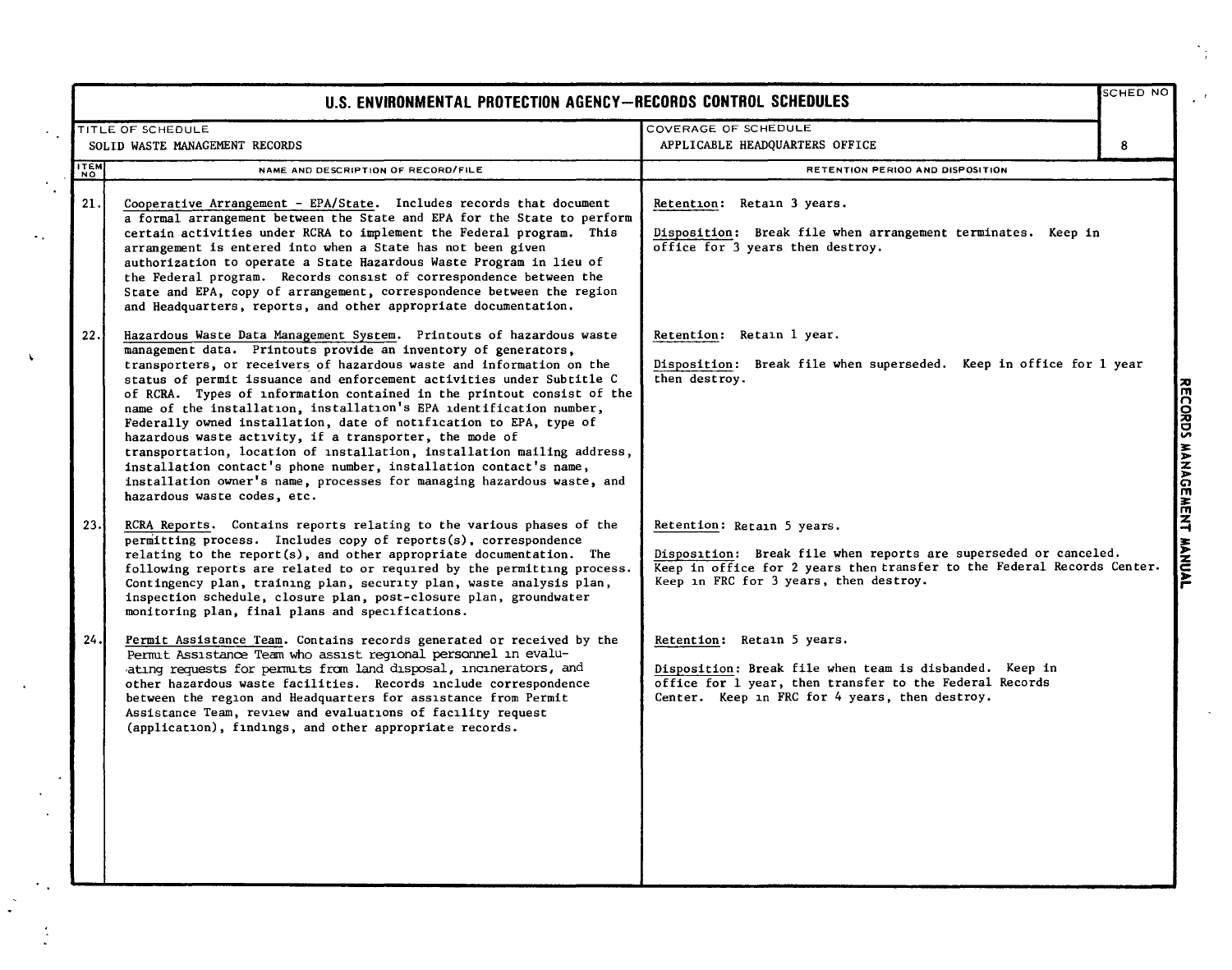| U.S. ENVIRONMENTAL PROTECTION AGENCY-RECORDS CONTROL SCHEDULES                                                                                                                                                                                                                                                                                                                                                                                                           |                                                                                                                                                                                                                                                                                                                                        |                           |  |
|--------------------------------------------------------------------------------------------------------------------------------------------------------------------------------------------------------------------------------------------------------------------------------------------------------------------------------------------------------------------------------------------------------------------------------------------------------------------------|----------------------------------------------------------------------------------------------------------------------------------------------------------------------------------------------------------------------------------------------------------------------------------------------------------------------------------------|---------------------------|--|
| TITLE OF SCHEDULE                                                                                                                                                                                                                                                                                                                                                                                                                                                        | COVERAGE OF SCHEDULE                                                                                                                                                                                                                                                                                                                   | 8                         |  |
| SOLID WASTE MANAGEMENT RECORDS                                                                                                                                                                                                                                                                                                                                                                                                                                           | APPLICABLE HEADQUARTERS OFFICE                                                                                                                                                                                                                                                                                                         |                           |  |
| <b>TEM</b><br>NAME AND DESCRIPTION OF RECORD/FILE                                                                                                                                                                                                                                                                                                                                                                                                                        | RETENTION PERIOD AND DISPOSITION                                                                                                                                                                                                                                                                                                       |                           |  |
| 25.<br>Annual Report. Annual report prepared by the Administrator for the<br>Solid Waste Program which is submitted to the President and Congress.<br>Report presents the objectives and accomplishments of the Program, a<br>summary of outstanding solid waste problems in order of priority,<br>recommendations for proposed legislation which is necessary in solving<br>these problems, and plans for solid waste program activities during<br>the next final year. | Retention:<br>a. Record Copy. Permanent.<br>b. Information Copies. Retain 3 years.<br>Disposition:<br>a. Record Copy. Break file upon transmission to Congress. Keep<br>in office for 3 years, then transfer to the Federal Records Center.<br>Reep in FRC for 15 years, then offer to the National Archives in 5<br>no longer needed. | RECORDS MANAGEMENT MANUAL |  |

 $\Gamma$ 

率

 $\chi$